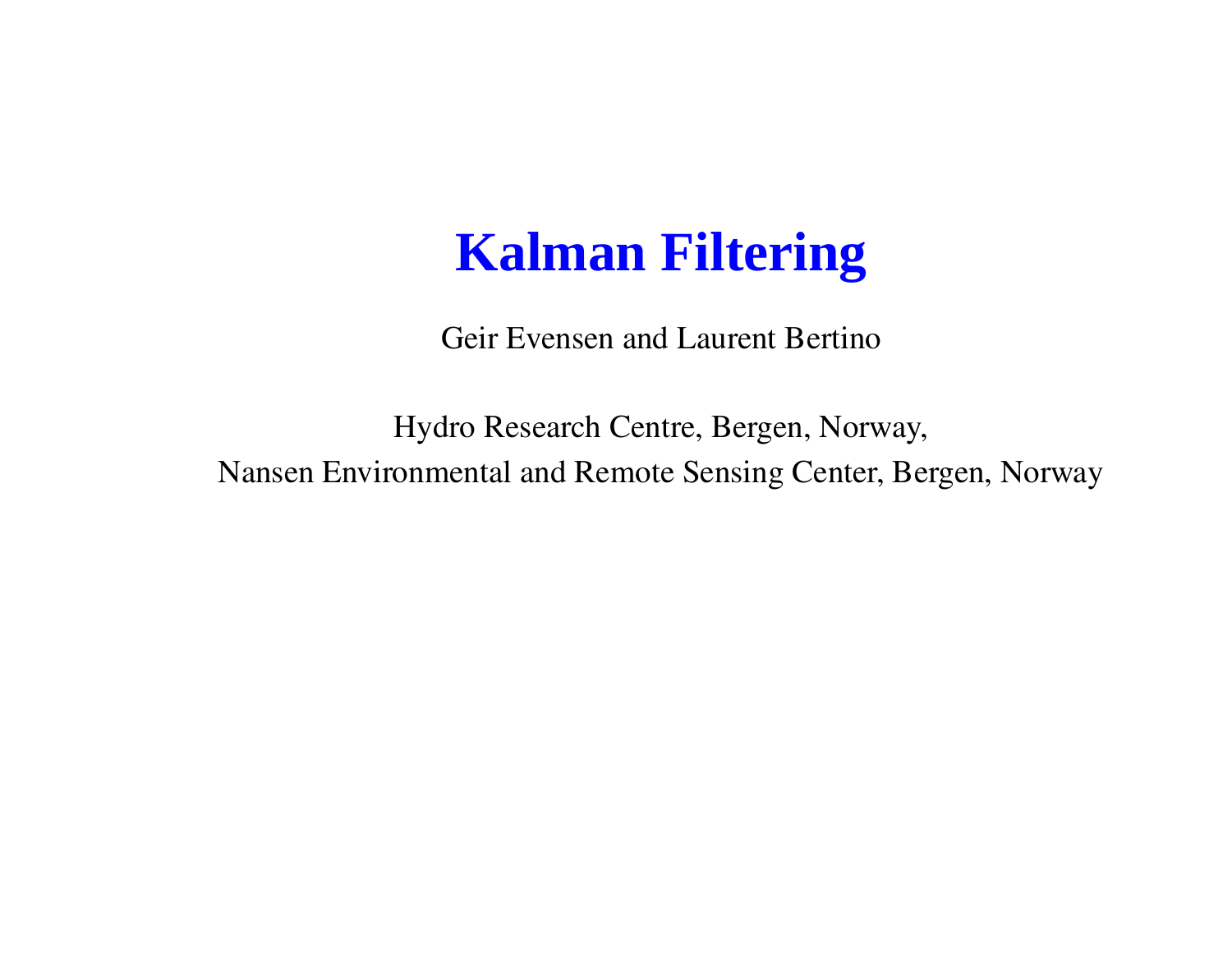## **Kalman Filter**

- "Approximate" solution of inverse problem
- Sequentially updates model state and uncertainty
- Variance minimizing update step
- Estimate improves and uncertainty reduces at each update

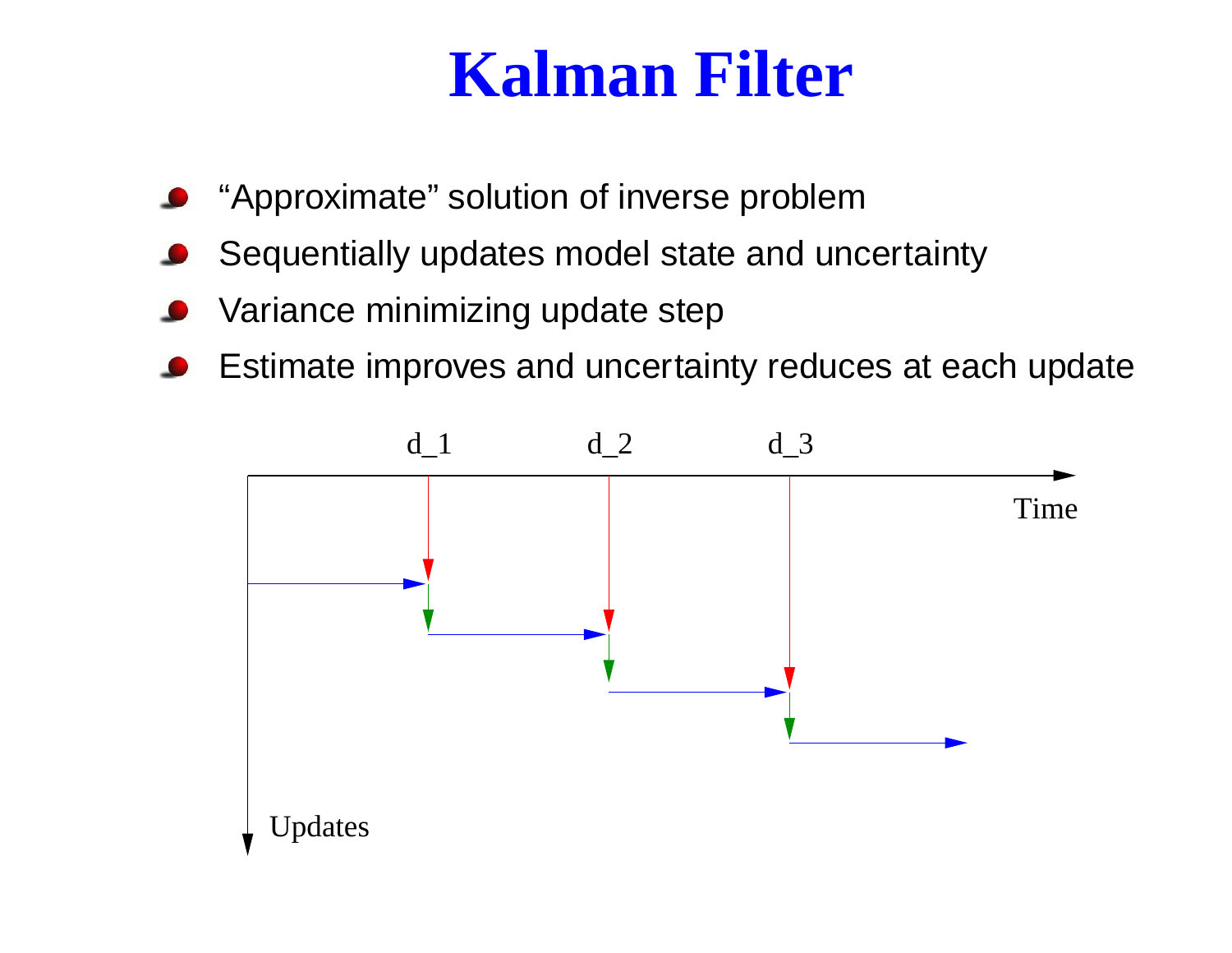## **Analysis scheme**

Given at time  $t\colon$ 

**First guess estimate,**  $\psi^f(x)$ **.** 

- Error covariance of first guess,  $\bm{C}^{\rm f}_{\bm{\psi}\bm{\psi}}(\bm{x}_1,\bm{x}_2)$ .
- Vector of measurements,  ${\boldsymbol{\mathcal{M}}\psi^\mathrm{t}}=d+\epsilon.$
- Error covariance for measurements,  $\boldsymbol{C}_{\epsilon\epsilon}.$

and assume Gaussian statistics!

$$
\mathcal{J}[\boldsymbol{\psi}]=\int\!\!\!\int_{\mathcal{D}} (\boldsymbol{\psi}-\boldsymbol{\psi}^{\rm f}) \big(\boldsymbol{C}_{\boldsymbol{\psi}\boldsymbol{\psi}}^{\rm f}\big)^{-1} \big(\boldsymbol{\psi}-\boldsymbol{\psi}^{\rm f}\big)^{\rm T} d\boldsymbol{x}_1 d\boldsymbol{x}_2 \\ + \big(\boldsymbol{\mathcal{M}}\boldsymbol{\psi}-\boldsymbol{d}) \boldsymbol{C}_{\epsilon\epsilon}^{-1} \big(\boldsymbol{\mathcal{M}}\boldsymbol{\psi}-\boldsymbol{d}\big)^{\rm T}
$$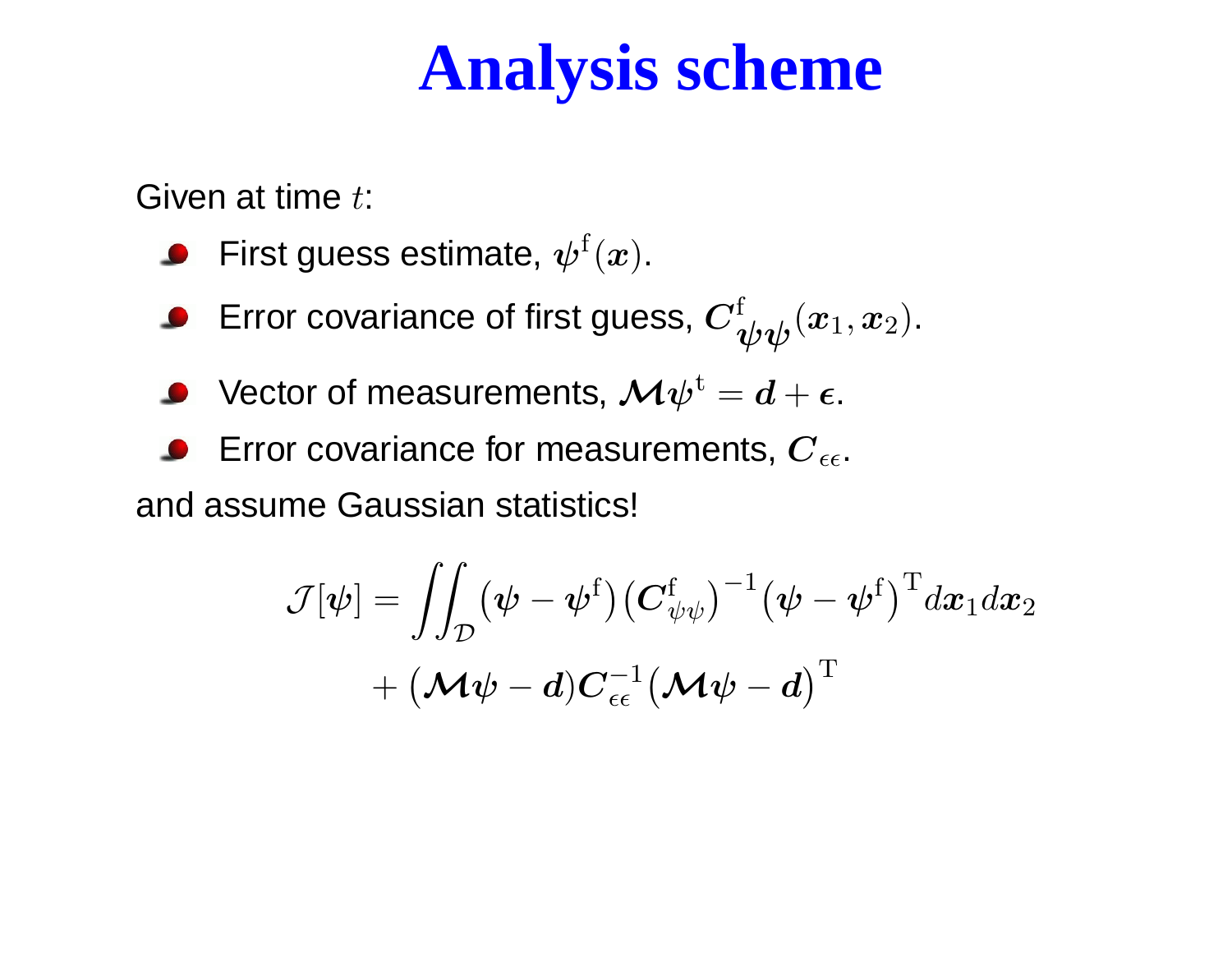## **Analysis scheme**

An optimal estimator is then

**Analysis update** 

$$
\boldsymbol{\psi}^\mathrm{a}=\boldsymbol{\psi}^\mathrm{f}+\boldsymbol{C}_{\psi\psi}^\mathrm{f}\boldsymbol{\mathcal{M}}^\mathrm{T}\big(\boldsymbol{\mathcal{M}}\boldsymbol{C}_{\psi\psi}^\mathrm{f}\boldsymbol{\mathcal{M}}^\mathrm{T}+\boldsymbol{C}_{\epsilon\epsilon}\big)^{-1}\big(\boldsymbol{d}-\boldsymbol{\mathcal{M}}\boldsymbol{\psi}^\mathrm{f}\big)
$$

#### Error covariance update

$$
\boldsymbol{C}_{\psi\psi}^{\mathrm{a}}=\boldsymbol{C}_{\psi\psi}^{\mathrm{f}}-\boldsymbol{C}_{\psi\psi}^{\mathrm{f}}\boldsymbol{\mathcal{M}}^{\mathrm{T}}\left(\boldsymbol{\mathcal{M}}\boldsymbol{C}_{\psi\psi}^{\mathrm{f}}\boldsymbol{\mathcal{M}}^{\mathrm{T}}+\boldsymbol{C}_{\epsilon\epsilon}\right)^{-1}\boldsymbol{\mathcal{M}}\boldsymbol{C}_{\psi\psi}^{\mathrm{f}}.
$$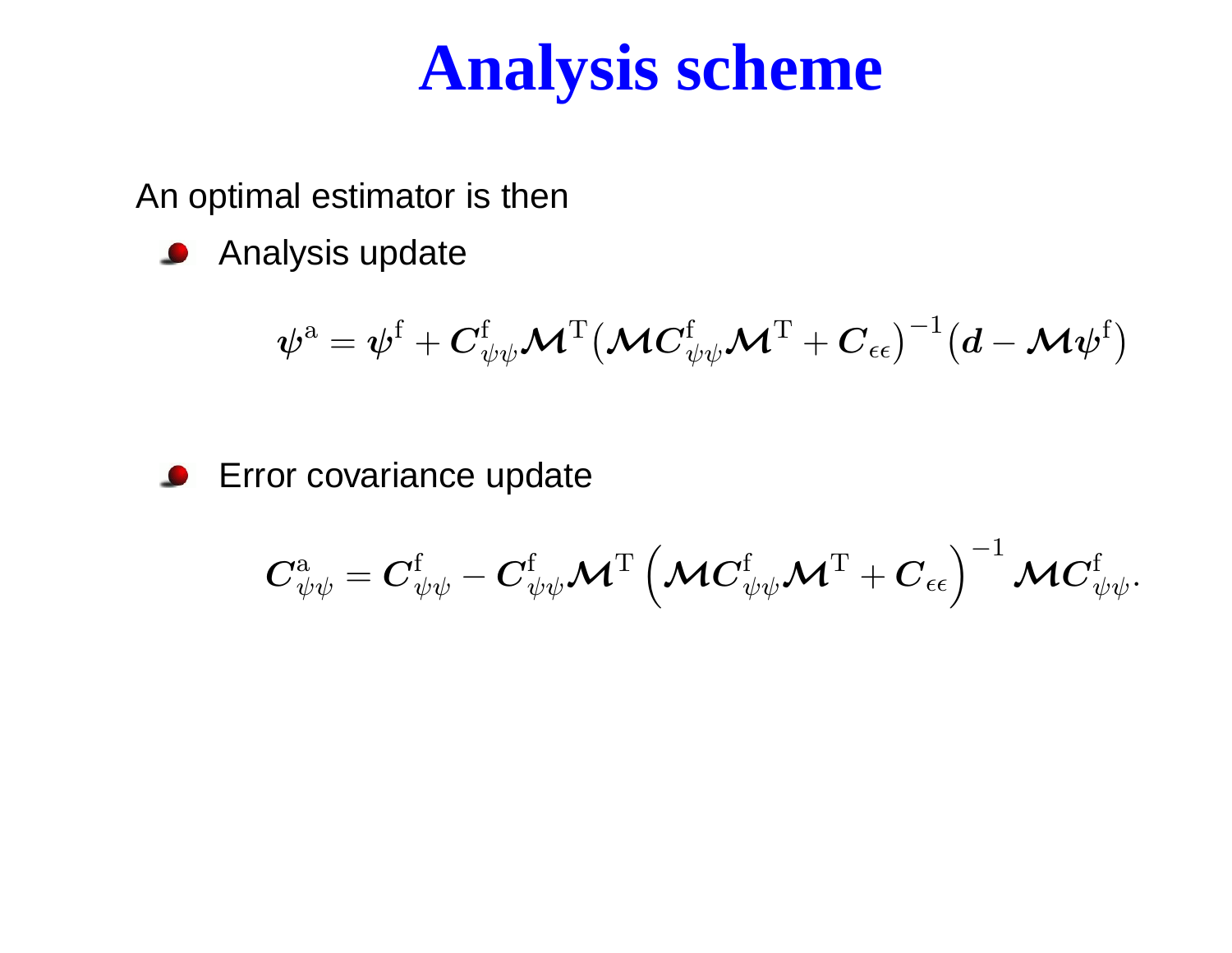## **Analysis scheme**

Properties of the estimator

- **O** Linear, unbiased and variance minimizing.
- MLH estimate for Gaussian statistics.
- Dimension of problem equals number of measurements.
- Can be derived from statistical or variational formulation.
- Consistent with Bayes.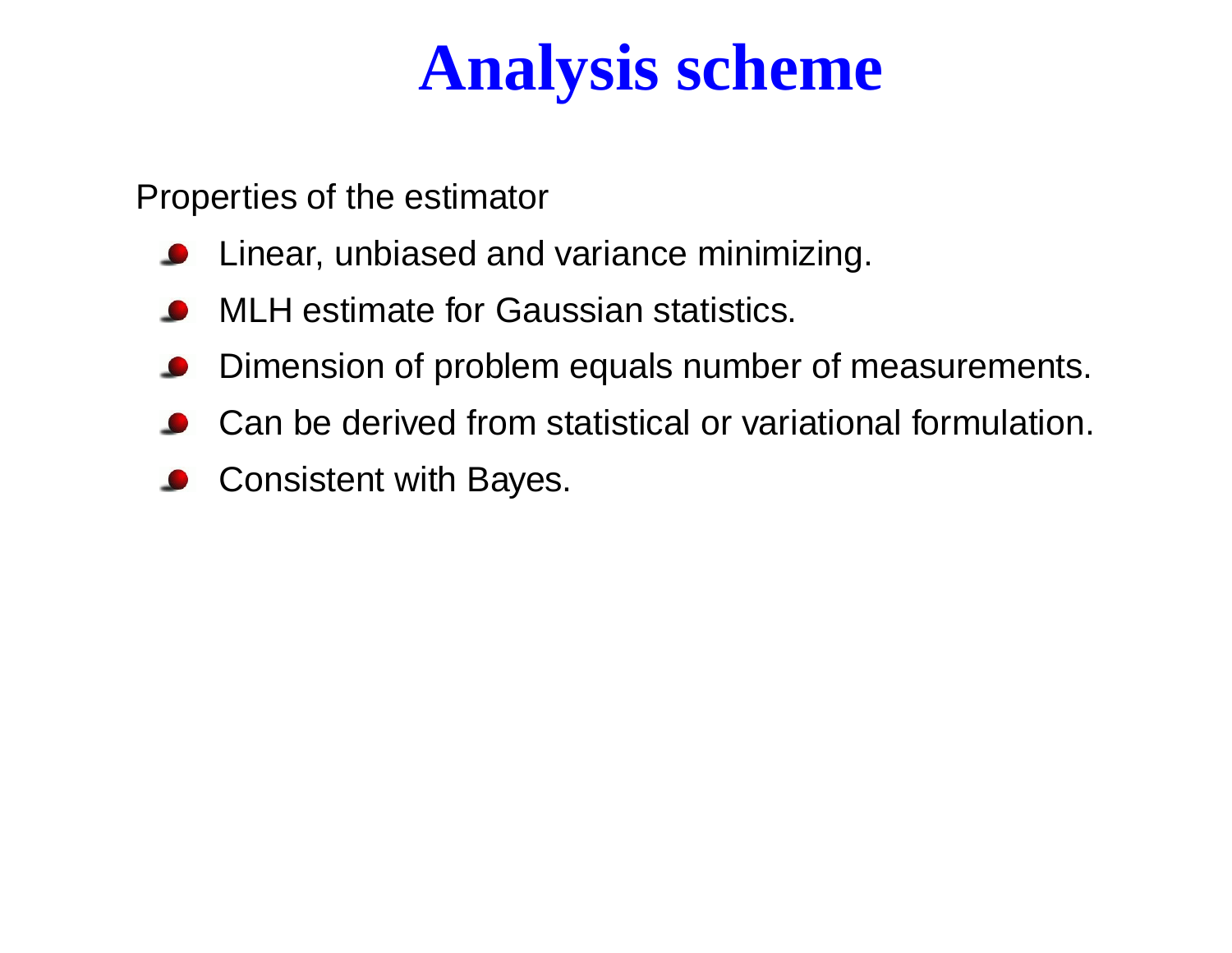# **Kalman Filter (KF)**

- Includes time dimension.
- Idea is to:
	- 1. predict  $\psi^{\text{f}}(\bm{x})$  and  $C_{\psi\psi}^{\text{f}}(\bm{x}_{1},\bm{x}_{2}),$
	- 2. use analysis scheme to update these whenever measurements are available.
- **Sequential filtering method!** 
	- Information from measurments carried forward in time.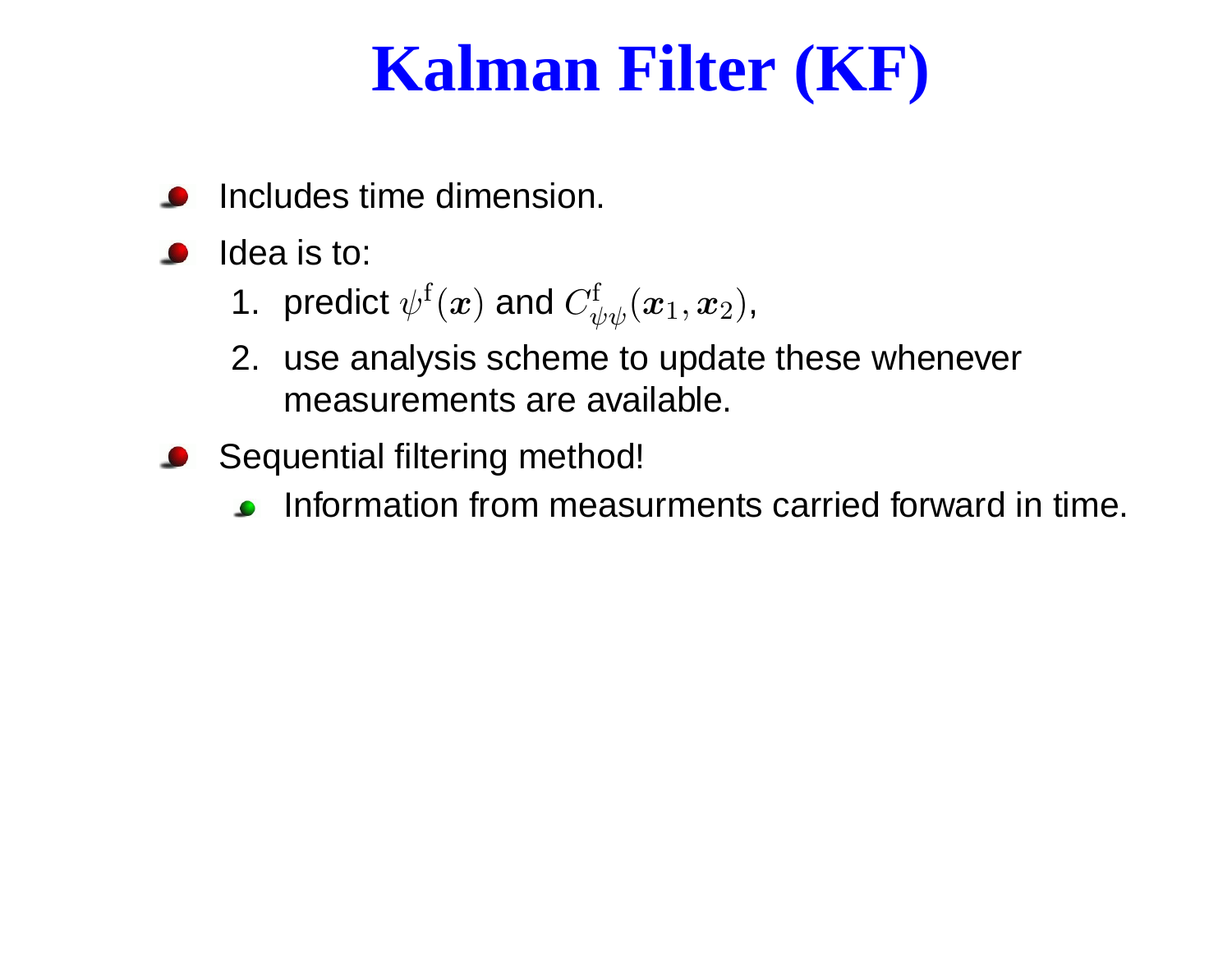#### **KF: Error evolution**

Derivation for linear scalar model

Evolution of true state

$$
\psi_k^{\mathbf{t}} = F \psi_{k-1}^{\mathbf{t}} + q_{k-1}
$$

**Our model is** 

$$
\psi_k^{\text{f}} = F \psi_{k-1}^{\text{a}},
$$

with forecast f and analysis  ${\rm a}$ .

Difference is

$$
\psi_k^{\text{t}} - \psi_k^{\text{f}} = F(\psi_{k-1}^{\text{t}} - \psi_{k-1}^{\text{a}}) + q_{k-1}
$$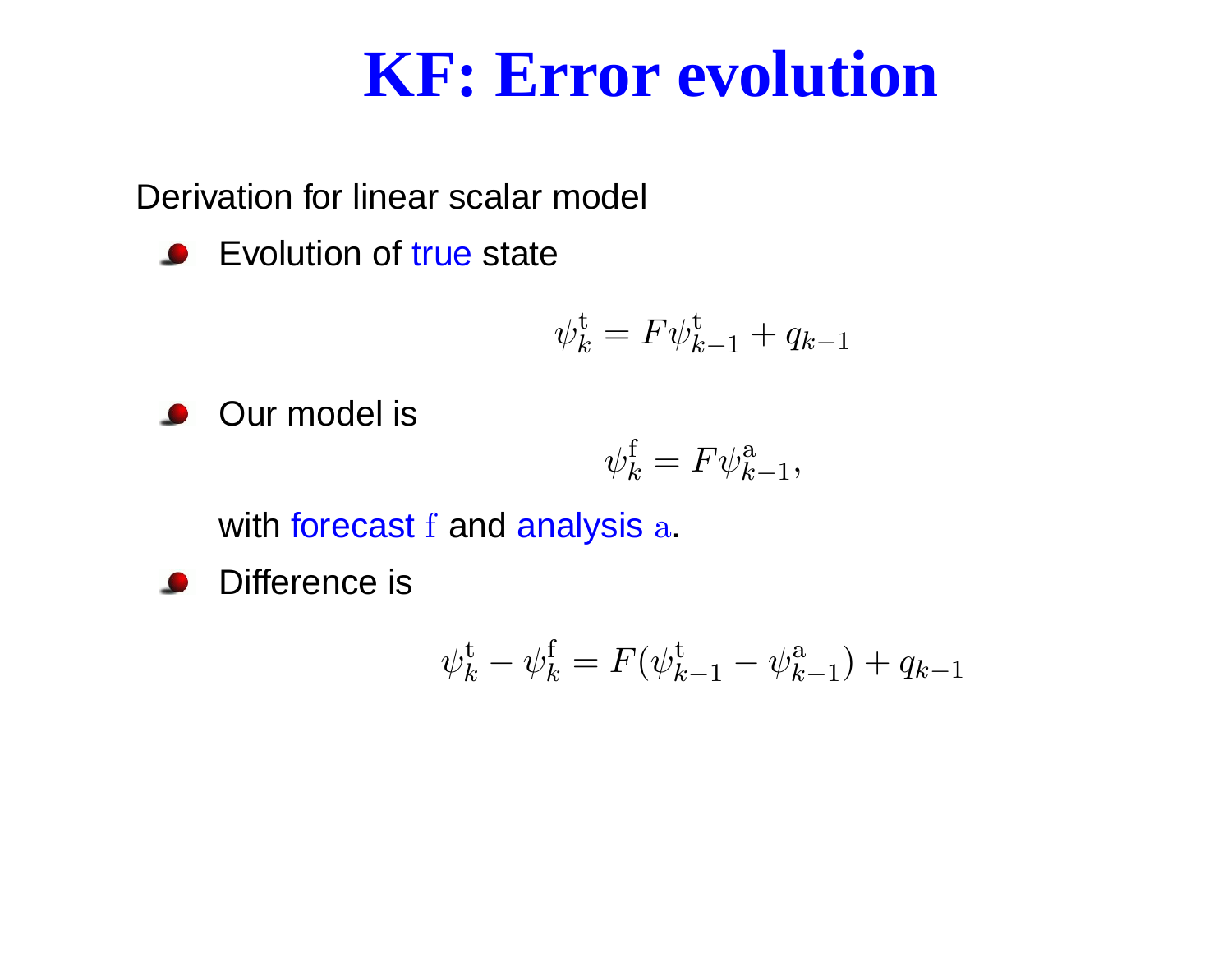#### **KF: Error covariance evolution**

Error covariance equation

$$
C_{\psi\psi}^{\mathbf{f}}(t_k) = \overline{(\psi_k^{\mathbf{t}} - \psi_k^{\mathbf{f}})^2}
$$
  
=  $F^2 \overline{(\psi_{k-1}^{\mathbf{t}} - \psi_{k-1}^{\mathbf{a}})^2} + \overline{q_{k-1}^2} + 2F \overline{(\psi_{k-1}^{\mathbf{t}} - \psi_{k-1}^{\mathbf{a}})q_{k-1}}$   
=  $F^2 C_{\psi\psi}^{\mathbf{a}}(t_{k-1}) + C_{qq}(t_{k-1}).$ 

#### with

$$
C_{\psi\psi}^{\mathbf{a}}(t_{k-1}) = \overline{(\psi_{k-1}^{\mathbf{t}} - \psi_{k-1}^{\mathbf{a}})^2},
$$

$$
C_{qq}(t_{k-1}) = \overline{(q_{k-1})^2},
$$

model errors uncorrelated with state error.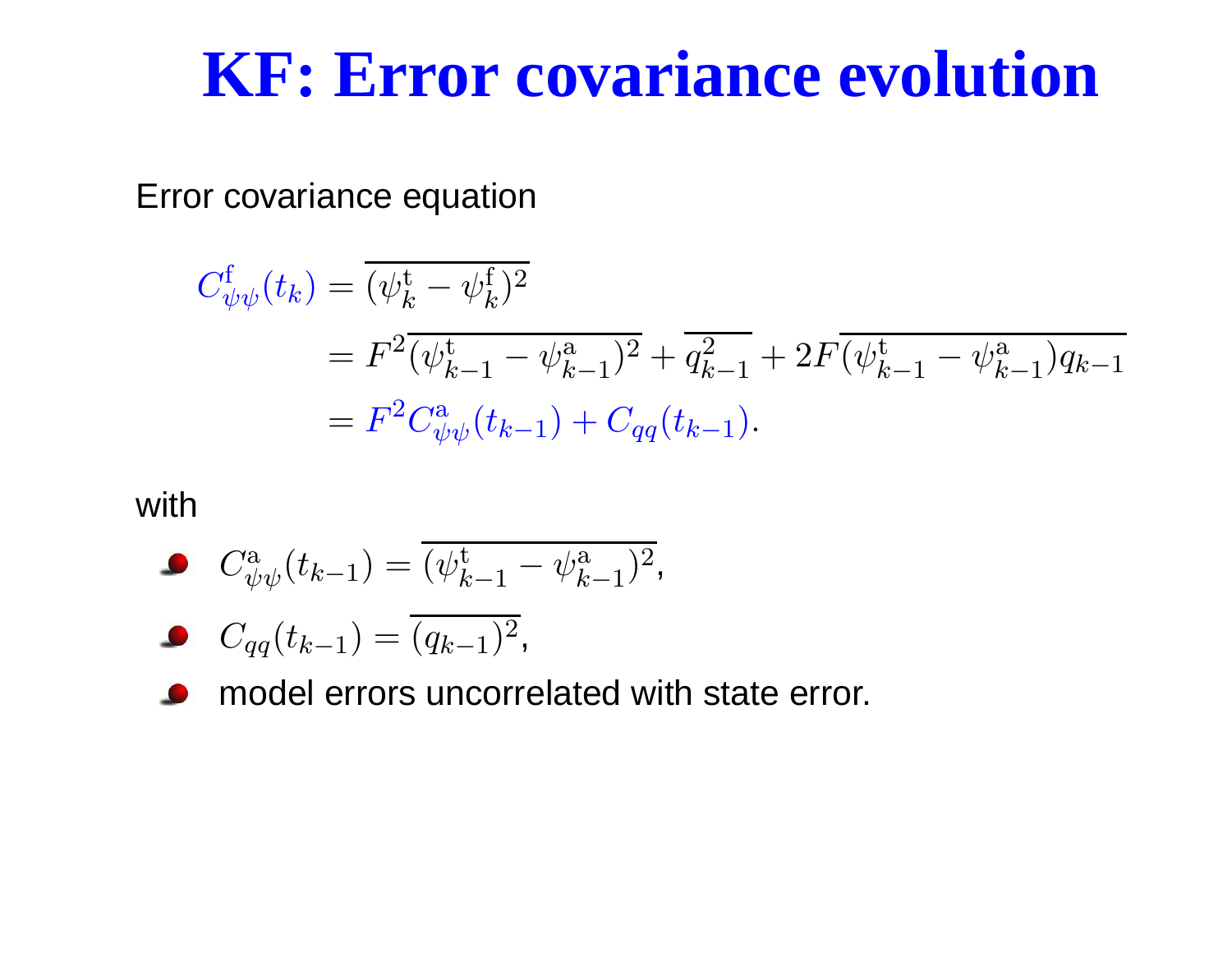## **Kalman Filter Example**

#### Model

- Linear advection equation
- Periodic domain
- $u=\Delta t=\Delta x=1.0$
- Random reference solution.
- First guess is reference plus random perturbation.
- Initial variance is 1.0
- Four measurements every 5 time units.
- Measurement variance is 0.01.
- Cases without and including system noise <sup>=</sup> 0.0004.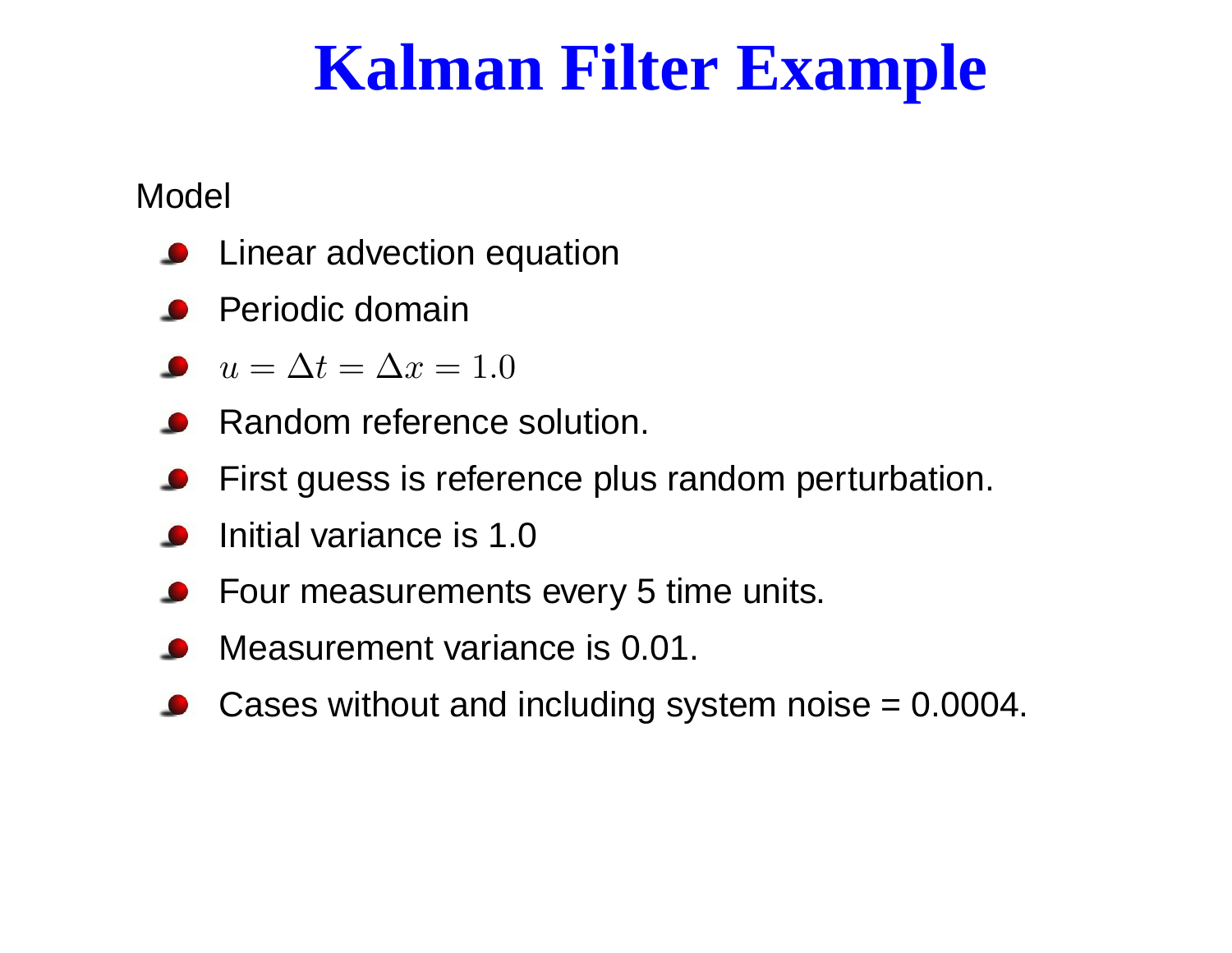#### **Kalman Filter Example: Case A**

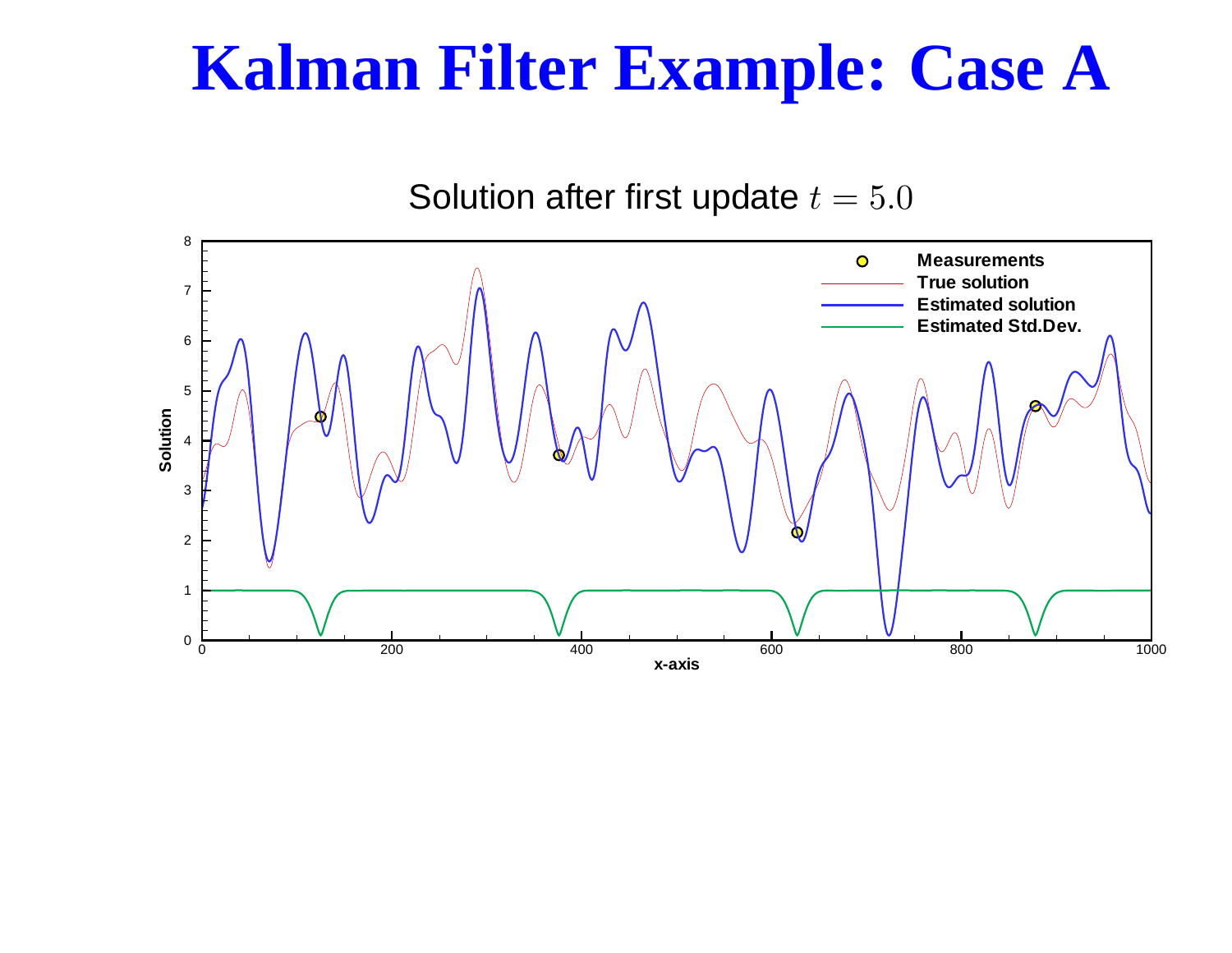#### **Kalman Filter Example: Case A**

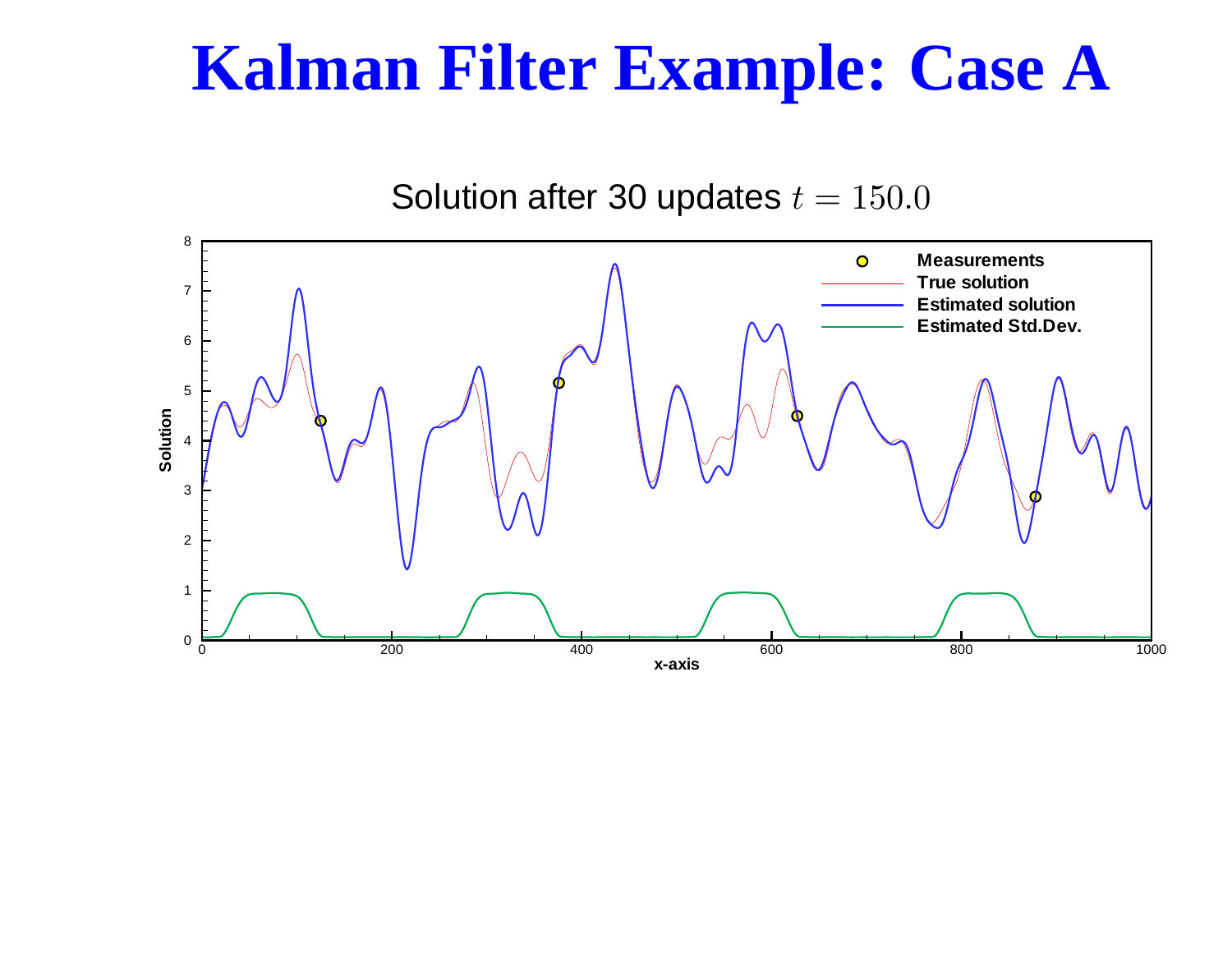#### **Kalman Filter Example: Case A**

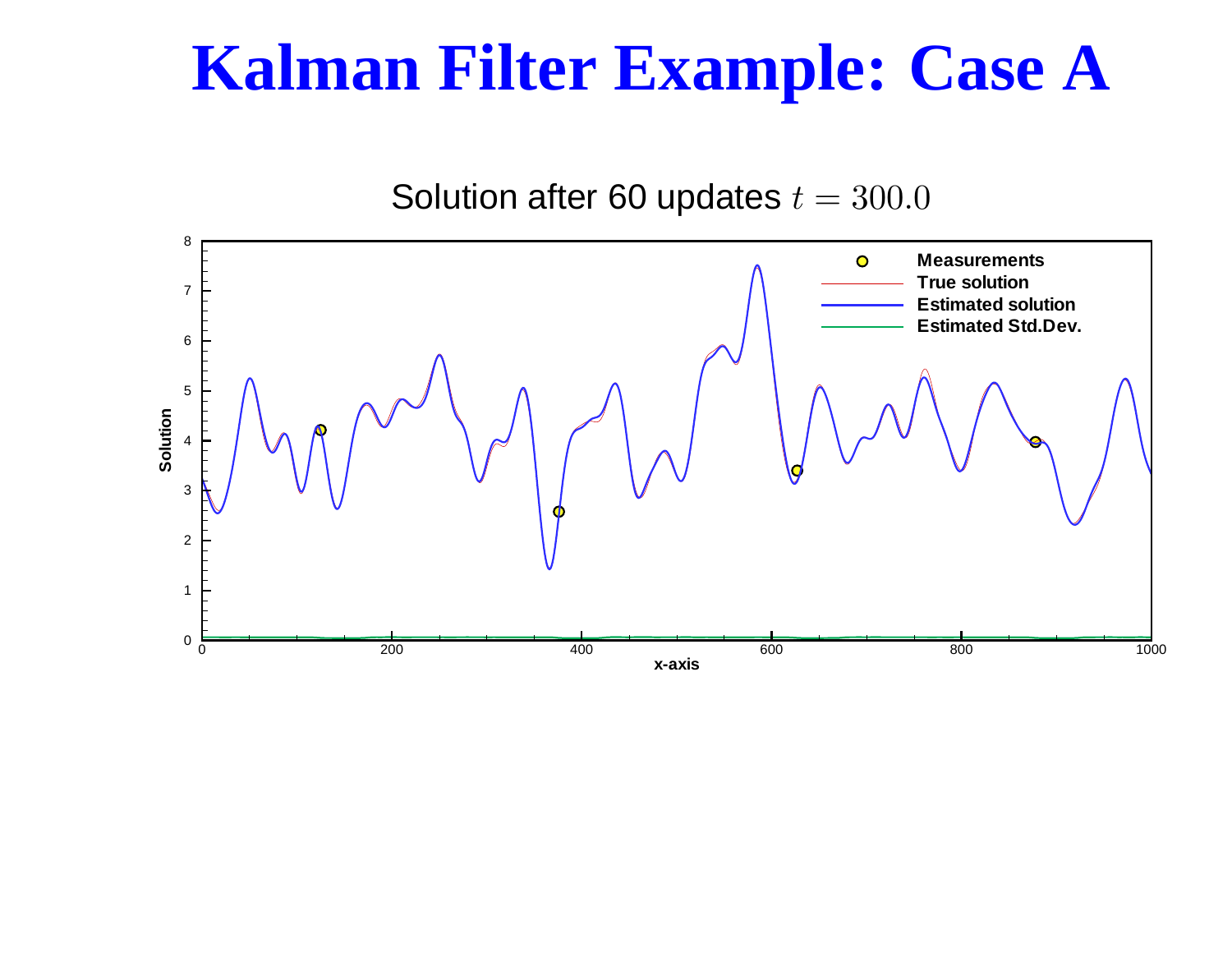#### **Kalman Filter Example: Case B**

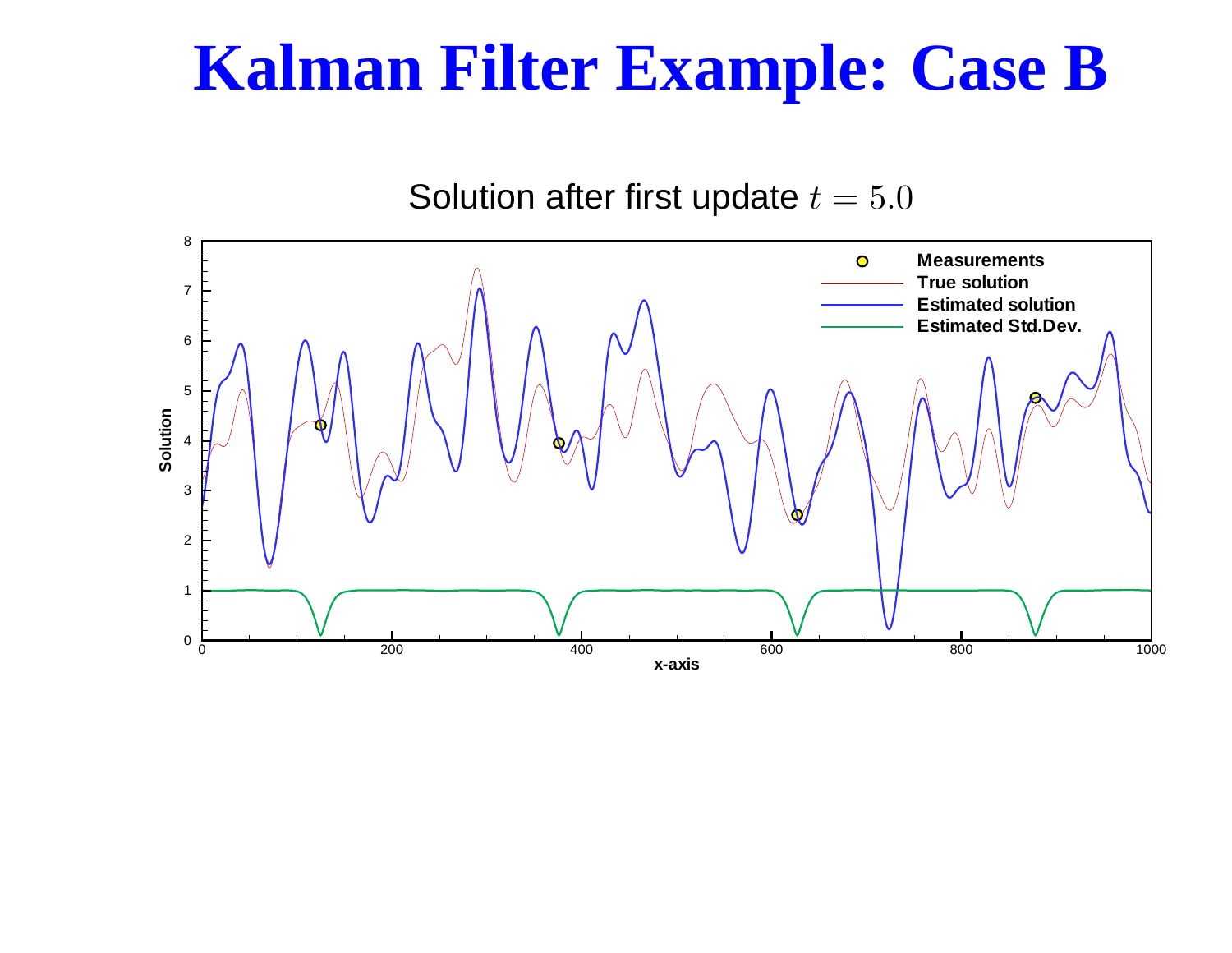#### **Kalman Filter Example: Case B**

![](_page_13_Figure_1.jpeg)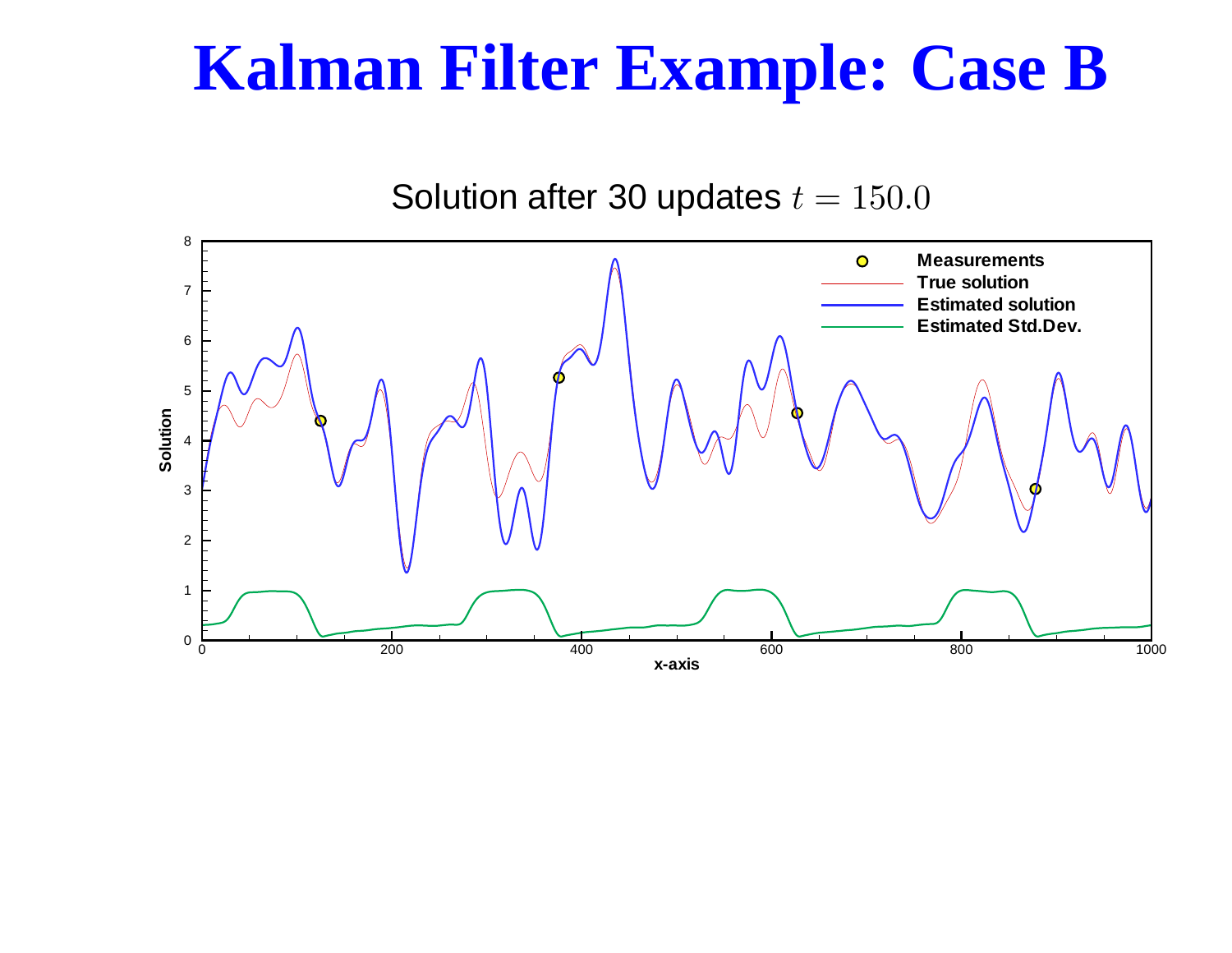#### **Kalman Filter Example: Case B**

![](_page_14_Figure_1.jpeg)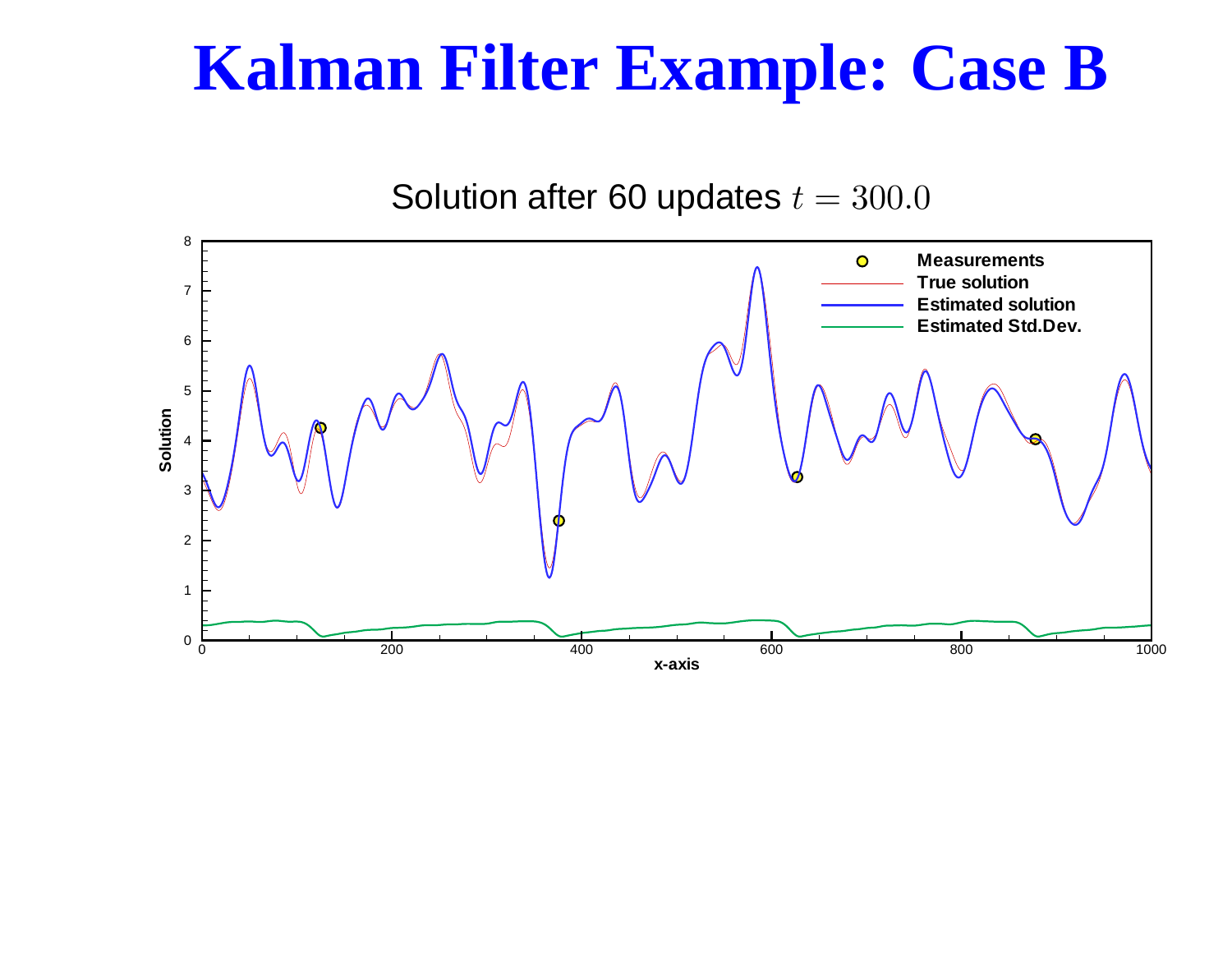## **Inverse problem revisited**

![](_page_15_Figure_1.jpeg)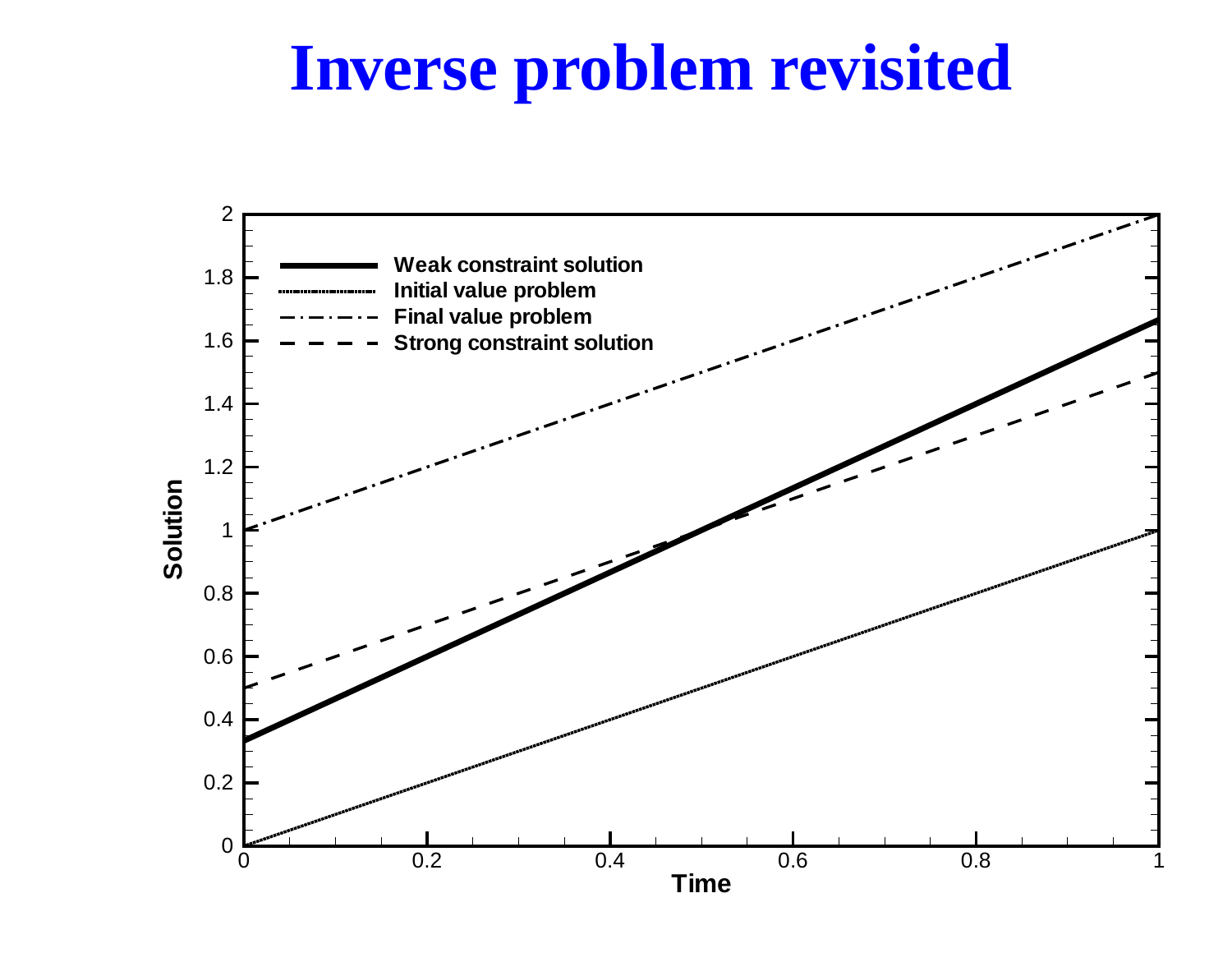## **KF solution**

What is the KF solution for the linear inverse problem?

- Solve initial value problem until  $t=1.$
- The predicted error variance equals  $2C$  at  $t=1.$
- Update at  $t = 1$  is

$$
\psi^a = \psi^f + \frac{C_{\psi\psi}^f}{C_{\epsilon\epsilon} + C_{\psi\psi}^f} (d - \psi^f)
$$

$$
= 1 + \frac{2C}{C + 2C} (2 - 1)
$$

$$
= 5/3
$$

KF solution at final time equals weak constraint variational solution.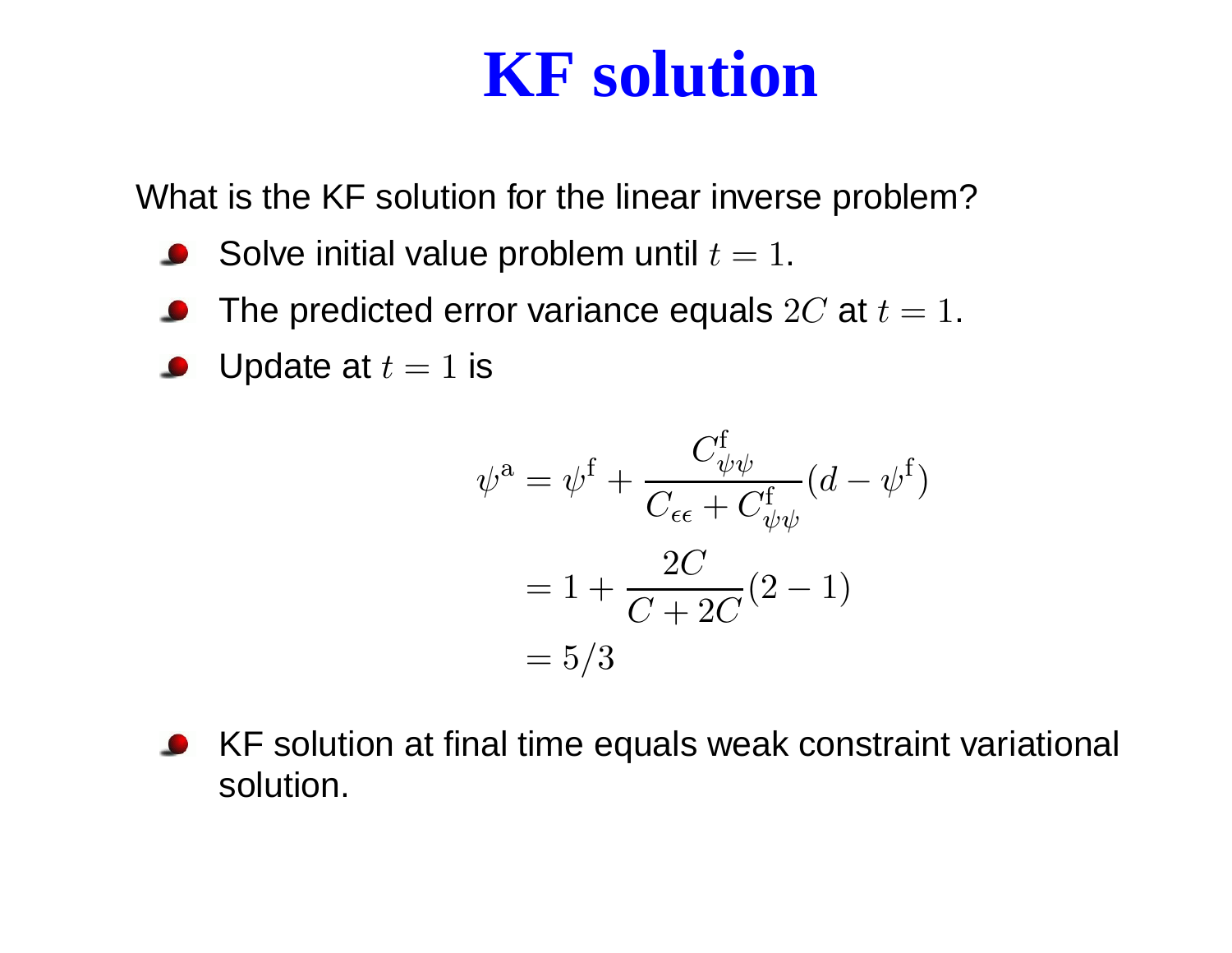## **Nonlinear dynamics**

Derivation of Extended Kalman Filter (EKF)

Nonlinear scalar model

$$
\psi_k^{\text{t}} = F(\psi_{k-1}^{\text{t}}) + q_{k-1},
$$
  

$$
\psi_k^{\text{f}} = F(\psi_{k-1}^{\text{a}}),
$$
  

$$
\psi_k^{\text{t}} - \psi_k^{\text{f}} = F(\psi_{k-1}^{\text{t}}) - F(\psi_{k-1}^{\text{a}}) + q_{k-1}.
$$

Use Taylor expansion

$$
F(\psi_{k-1}^{\dagger}) = F(\psi_{k-1}^{a}) + F'(\psi_{k-1}^{a}) (\psi_{k-1}^{\dagger} - \psi_{k-1}^{a})
$$
  
+ 
$$
\frac{1}{2} F''(\psi_{k-1}^{a}) (\psi_{k-1}^{\dagger} - \psi_{k-1}^{a})^{2} + \cdots
$$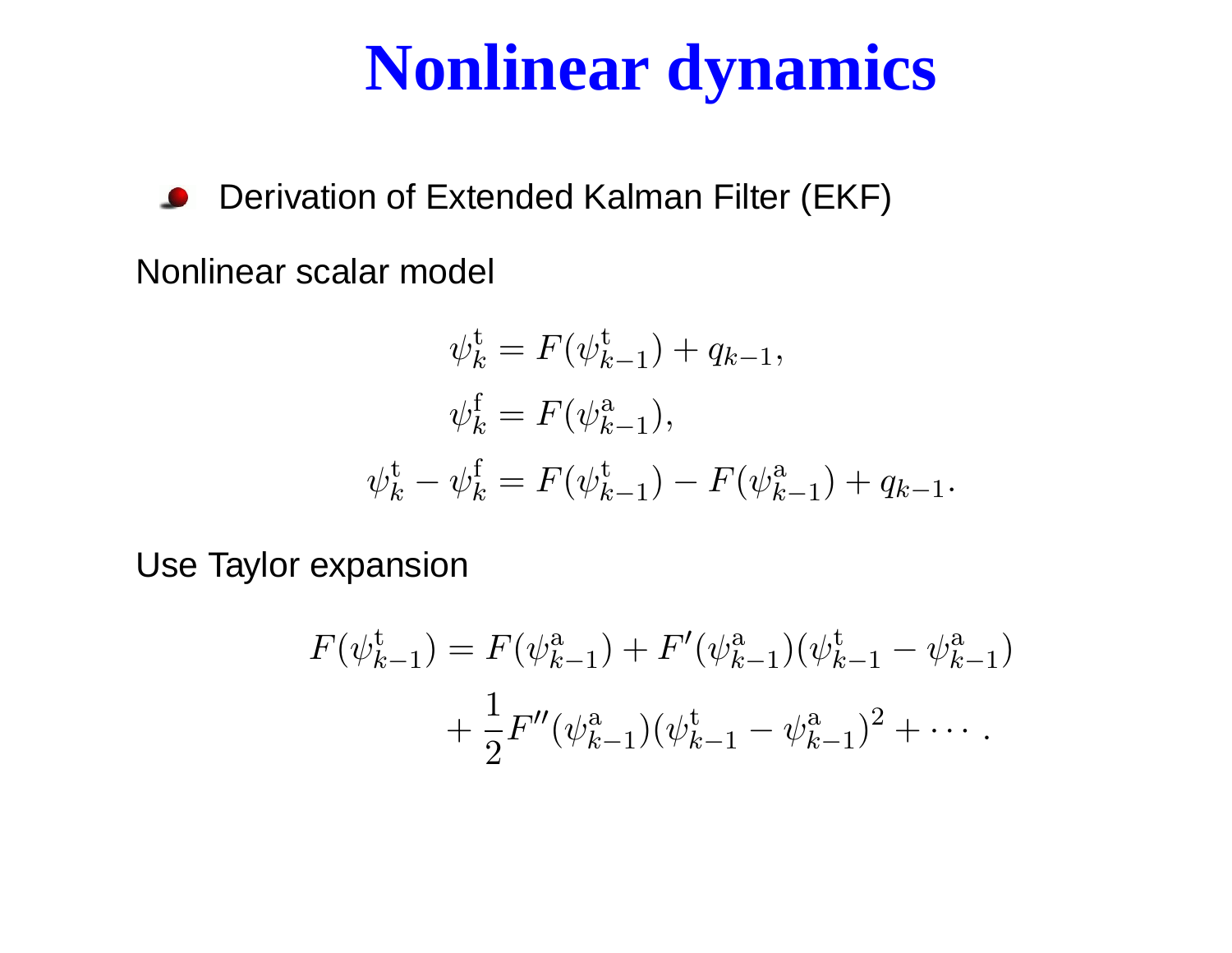#### **EKF: Derivation**

Difference becomes

$$
\psi_k^{\mathbf{t}} - \psi_k^{\mathbf{f}} = F'(\psi_{k-1}^{\mathbf{a}})(\psi_{k-1}^{\mathbf{t}} - \psi_{k-1}^{\mathbf{a}}) \n+ \frac{1}{2}F''(\psi_{k-1}^{\mathbf{a}})(\psi_{k-1}^{\mathbf{t}} - \psi_{k-1}^{\mathbf{a}})^2 + \dots + q_{k-1}.
$$

By squaring and taking the expectation we get

$$
C_{\psi\psi}^{\mathfrak{f}}(t_{k}) = \overline{(\psi_{k-1}^{\mathfrak{t}} - \psi_{k-1}^{\mathfrak{f}})^2}
$$
  
= 
$$
\overline{(\psi_{k-1}^{\mathfrak{t}} - \psi_{k-1}^{\mathfrak{a}})^2} (F'(\psi_{k-1}^{\mathfrak{a}}))^2 + \frac{1}{2} \overline{(\psi_{k-1}^{\mathfrak{t}} - \psi_{k-1}^{\mathfrak{a}})^3} F'(\psi_{k-1}^{\mathfrak{a}}) F''(\psi_{k-1}^{\mathfrak{a}}) + \frac{1}{4} \overline{(\psi_{k-1}^{\mathfrak{t}} - \psi_{k-1}^{\mathfrak{a}})^4} (F''(\psi_{k-1}^{\mathfrak{a}}))^2 + \dots + C_{qq}(t_{k-1}).
$$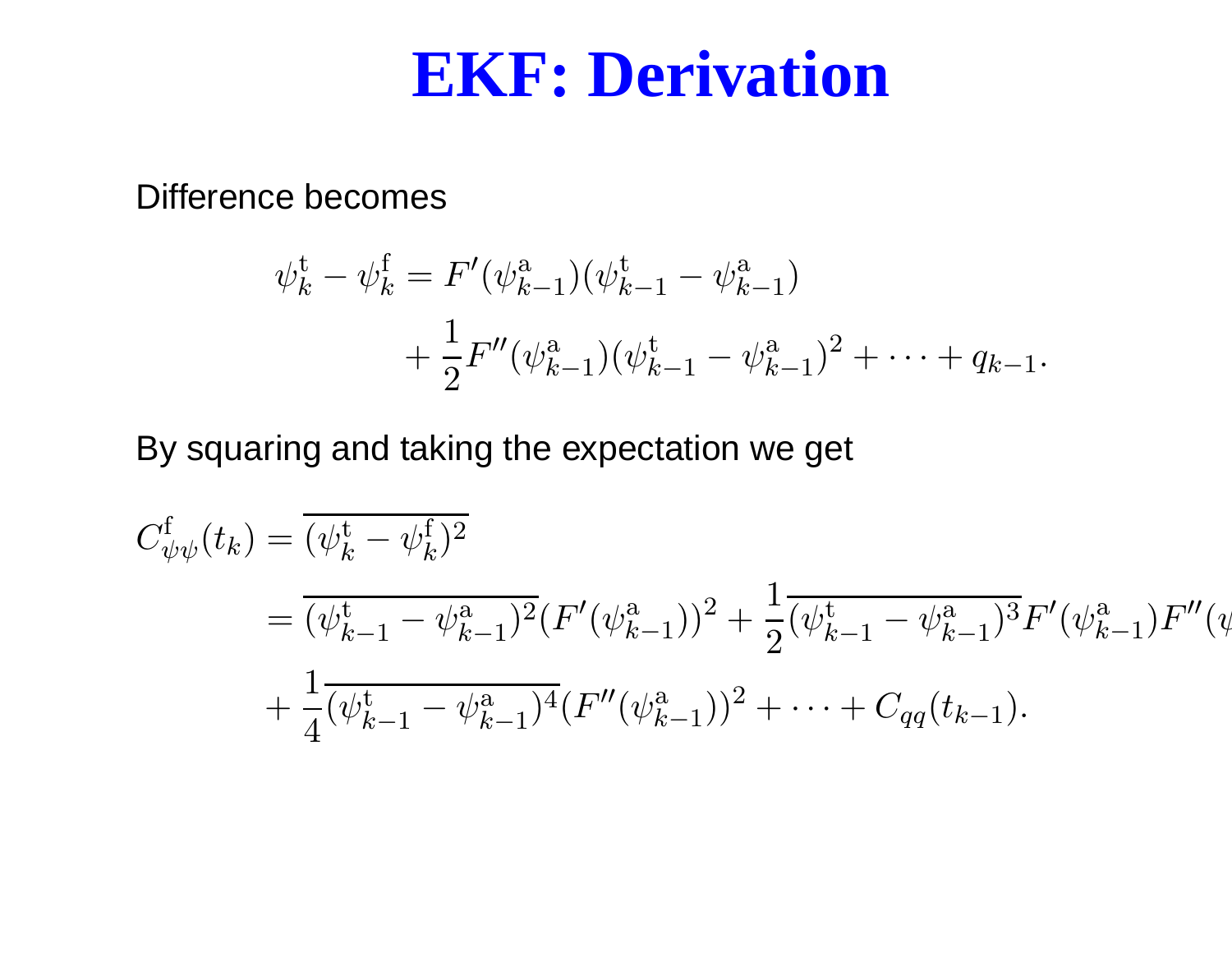#### **EKF: Error evolution**

Close by discarding high order moments to get

$$
\psi_k^{\text{f}} = F(\psi_{k-1}^{\text{a}}),
$$
  

$$
C_{\psi\psi}^{\text{f}}(t_k) \simeq C_{\psi\psi}^{\text{a}}(t_{k-1})(F'(\psi_{k-1}^a))^2 + C_{qq}(t_{k-1}),
$$

together with standard analysis equations.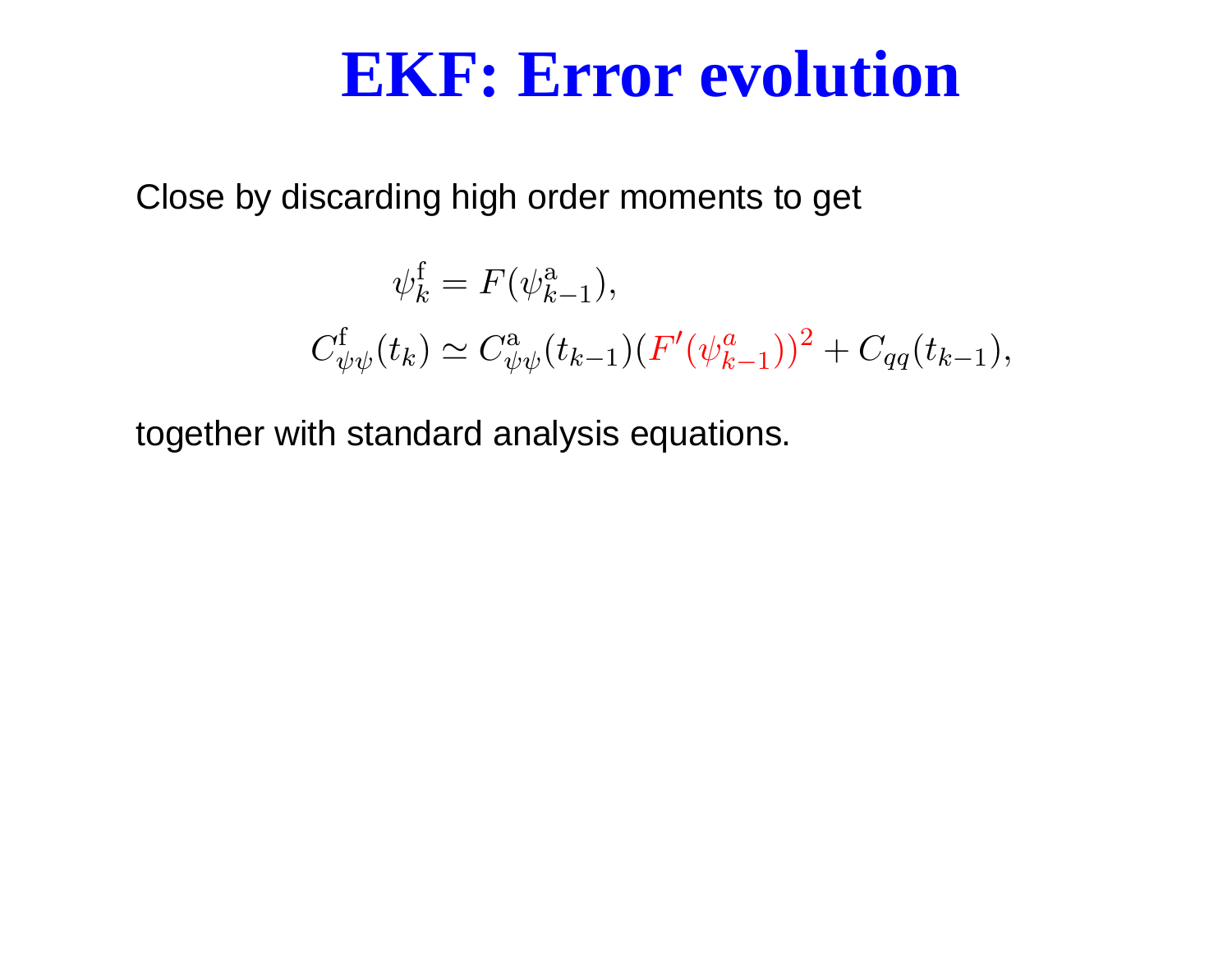# **Example of EKF**

Nonlinear quasi-geostrophic model

- **Steady stream function solution.**
- Curved and sheared flow.
- **Supports instability.**
- Initial variance is 1.0.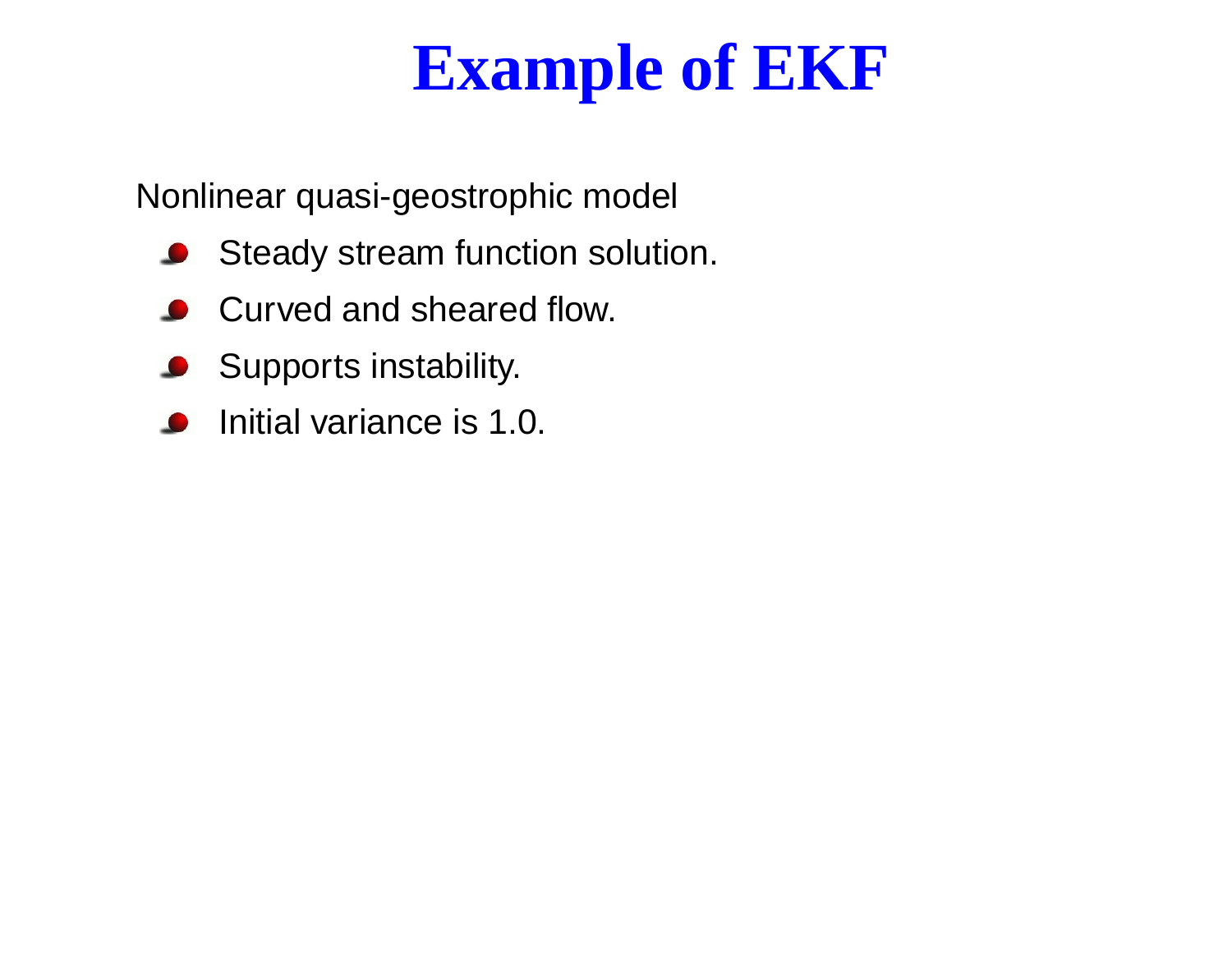## **Example of EKF**

#### Results (from Evensen 1992):

![](_page_21_Figure_2.jpeg)

- Linear closure approximation not valid!
- Leads to linear instability and exponential error growth.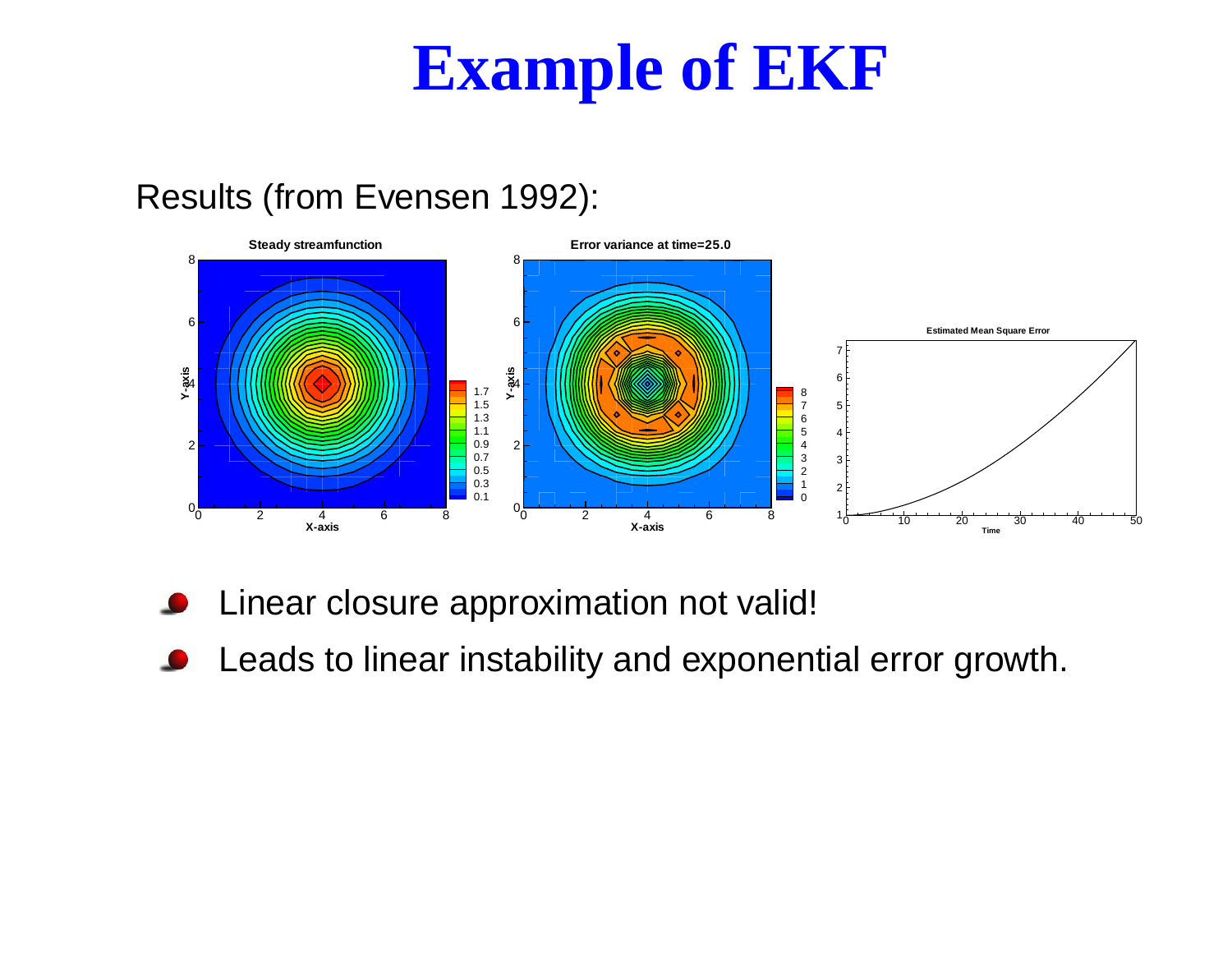# **EKF: Summary**

- KF is optimal linear filter method!
- EKF applies closure approximation in error covariance equation.
- Does not work for strongly nonlinear models.
	- May lead to linear instabilities in error covariance  $\bullet$ equation.
	- To simple closure.
- Furthermore, the model equation is not the correct one!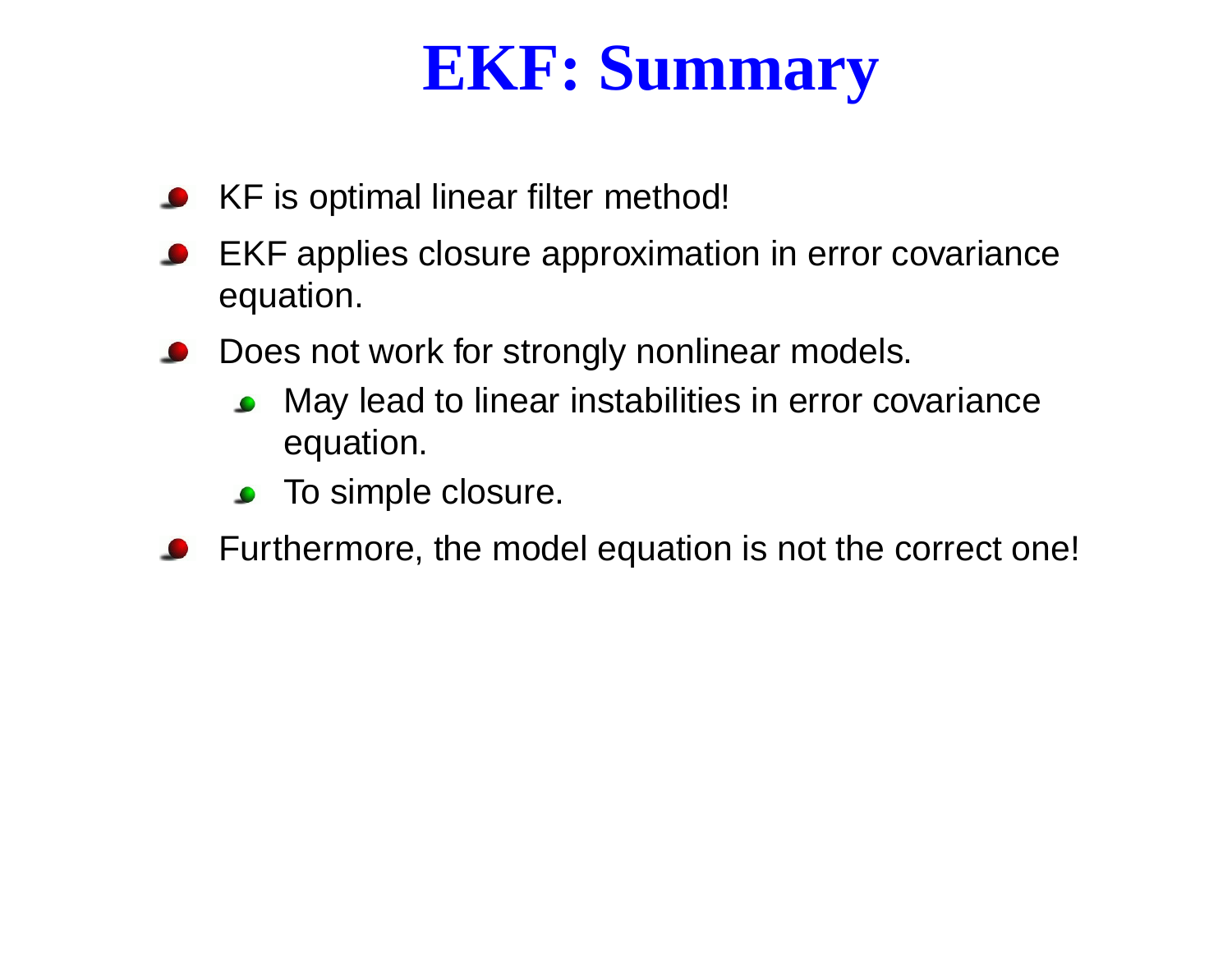## **EKF: Equation for the mean**

- EKF integrates equation for "central forecast".
- For nonlinear dynamics the central forecast and mean differs.
- An equation for the mean is easily derived as

$$
\overline{\boldsymbol{\psi}_k} = \boldsymbol{F}(\overline{\boldsymbol{\psi}_{k-1}}) + \frac{1}{2} \mathcal{H}_{k-1} \boldsymbol{C}_{\psi\psi}(t_{k-1}) + \cdots.
$$

with  ${\cal H}$  the Hessian of  $F.$